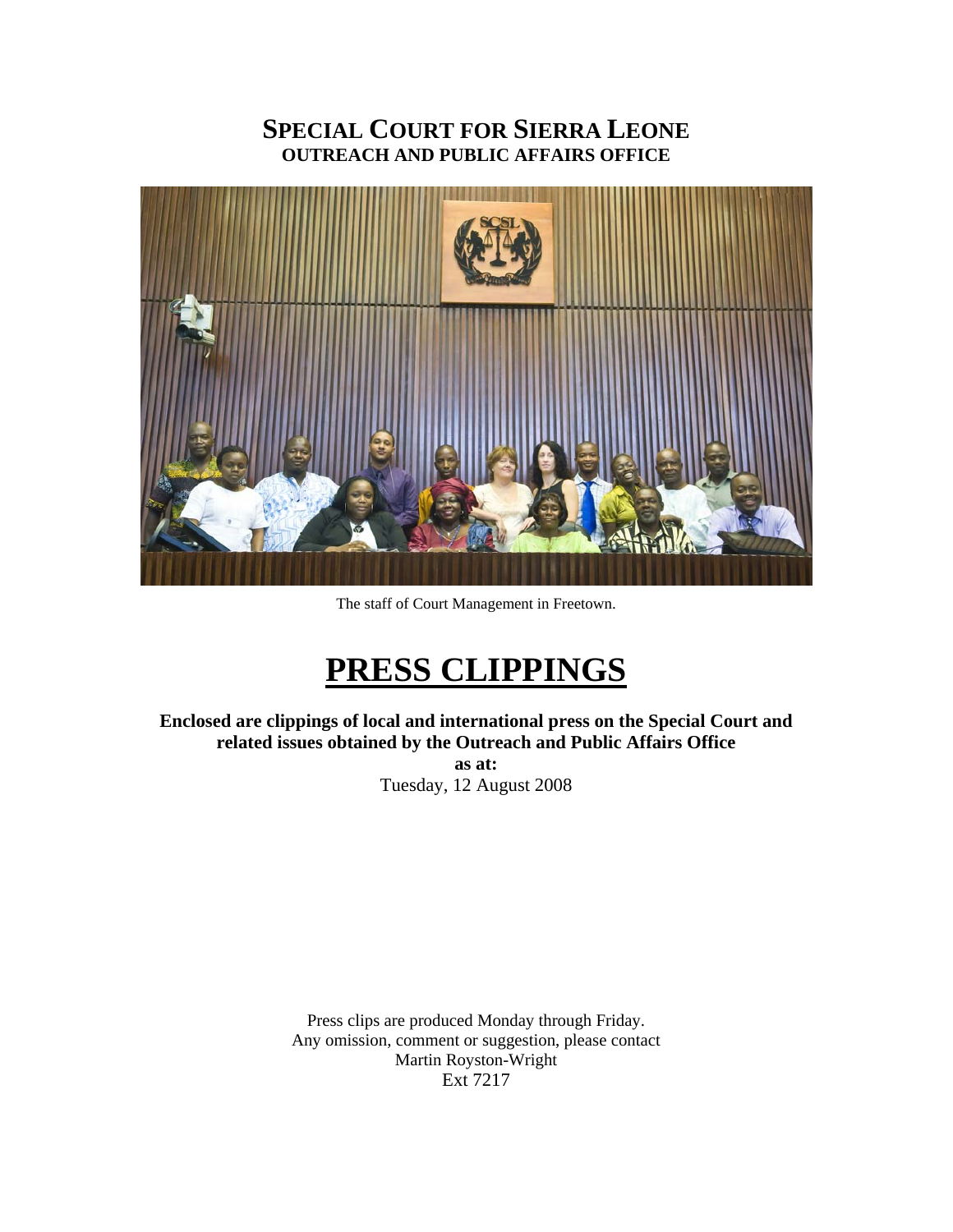2

| <b>Local News</b>                                                         |              |  |  |  |
|---------------------------------------------------------------------------|--------------|--|--|--|
| Child Rights Act Workshop Ends in Freetown / New Citizen                  | Page 3       |  |  |  |
| <b>International News</b>                                                 |              |  |  |  |
| UNMIL Public Information Office Complete Media Summaries / UNMIL          | Pages 4-6    |  |  |  |
| Liberian President Accused of Wearing Uniform / Africa News               | Pages 7-8    |  |  |  |
| Ellen in Army Uniform! Fact, Fiction, or Misidentification? / The Analyst | Pages $9-11$ |  |  |  |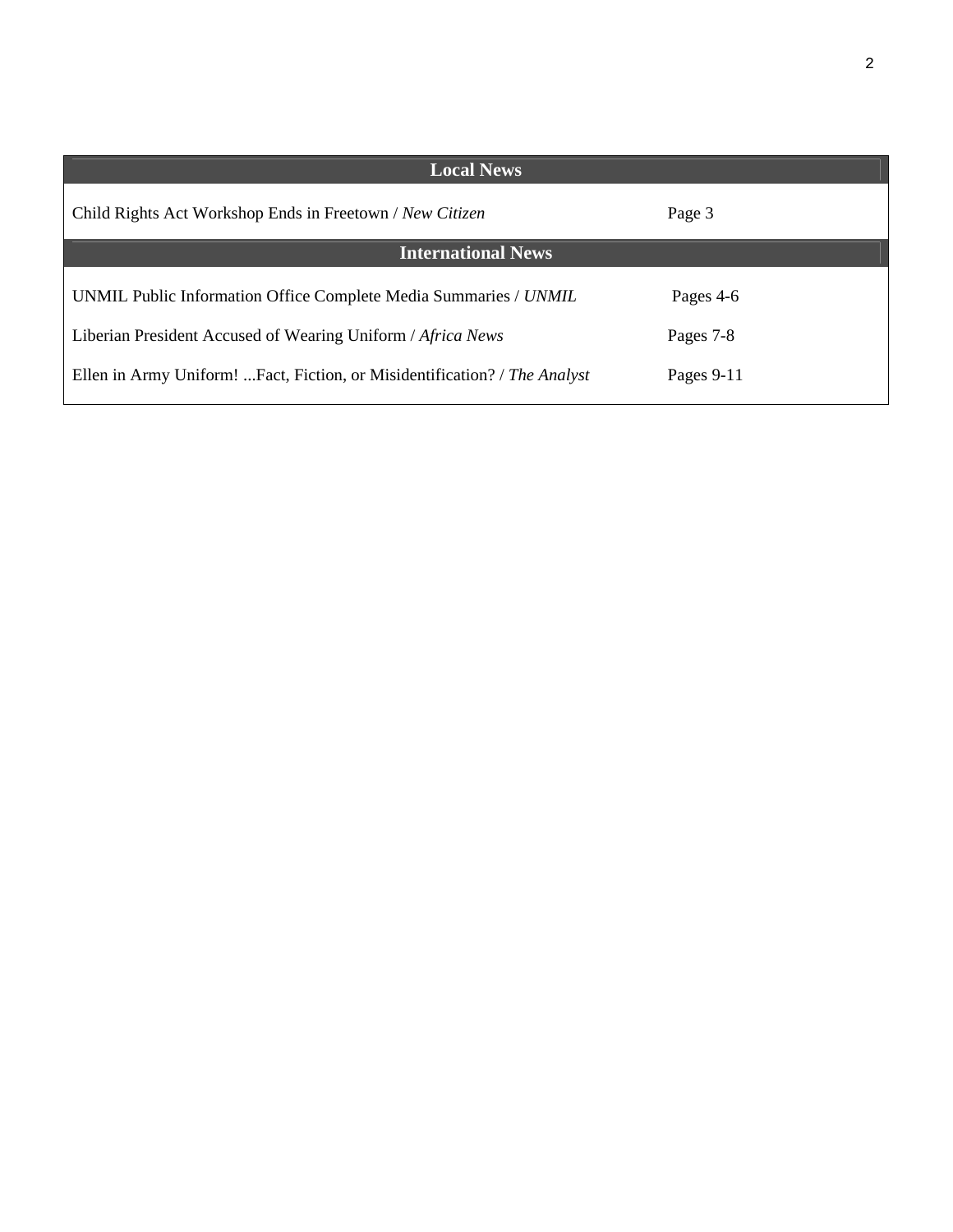# New Citizen Tuesday, 12 August 2008

# **Child Rights Act Workshop Ends In Freetown**

By Ragan M. Conteh he Ministry of Social The Ministry of Social<br>Welfare, Gender and<br>Children's Affairs on 7<sup>m</sup> and Children's Affairs on 7<sup>th</sup> and 8<sup>th</sup> August 2008 organized a two-day workshop on the Child Rights Act 2007 at the Council of Churches in Sierra Leone (CCSL) hall, Kingharman Road. Brookfields, Freetown.

The purpose of the workshop is to develop key strategy messages on the Child Rights Act for communication to the public with a unified voice.

Topics discussed in-<br>cluded, 'What are Child Rights; The Child Rights Act (CRA); Priority Issues of The Child Rights Act; Key Structures and Systems; Roles and Responsibilities Stakeholders: Communication Approaches and Channels and Concepts of Messages and Materials Development.

Participants at the workshop were drawn from the police, Ministry of Health, UNICEF among other child related agencies.

The open session was performed by Mr. Kanneh of UNICEF who highlighted that the aim of the workshop is to brainstorm on how children's rights can be implemented in communities stressing that some members of the community are not au fait with the Child Rights Act 2007.

Another facilitator, Olayinka of War Child, dilated on the implementation of the Child Rights Act emphasizing that there are organisations dealing with children's affairs such as the National Commission for Children. Ministry of Social Welfare, Gender and Children's Affairs, District Councils, Child Panels, Family Courts, Child Welfare Committees and the Family Support Unit of the Sierra Leone Police.

She went on, "children, 15" - 18 years and above, are entitled to be employed while those who are 13 years old can be employed only to do light work," and mentioned child, community, parents and state responsibilities to children while Nana, a representative from UNICEF, expounded on the topic. Au-

dience Analysis and Seg*mentation.* Mr. Lahai, another facilitator from the Ministry of Health, tuitioned participants on how to communicate with members of the community highlighting the major communication channels and approaches, audience selection, audience segmentation, effective and barriers in communication channel among others.

At the end of the workshop, participants unanimously resolved that children should be entitled to birth certificates, to survival and quality health care, education, protection and access. to the Child Rights Act in his/her local language, setting up of a monitoring system for child labour and safe homes.

Participants further proffered that street children have a right to protection. alleviation of child poverty, access to property of parents, access to employment of children 18 years and above and banning of early marriage and that they are looking forward to government seeking donor assistance for the implementation of the Child Rights Act.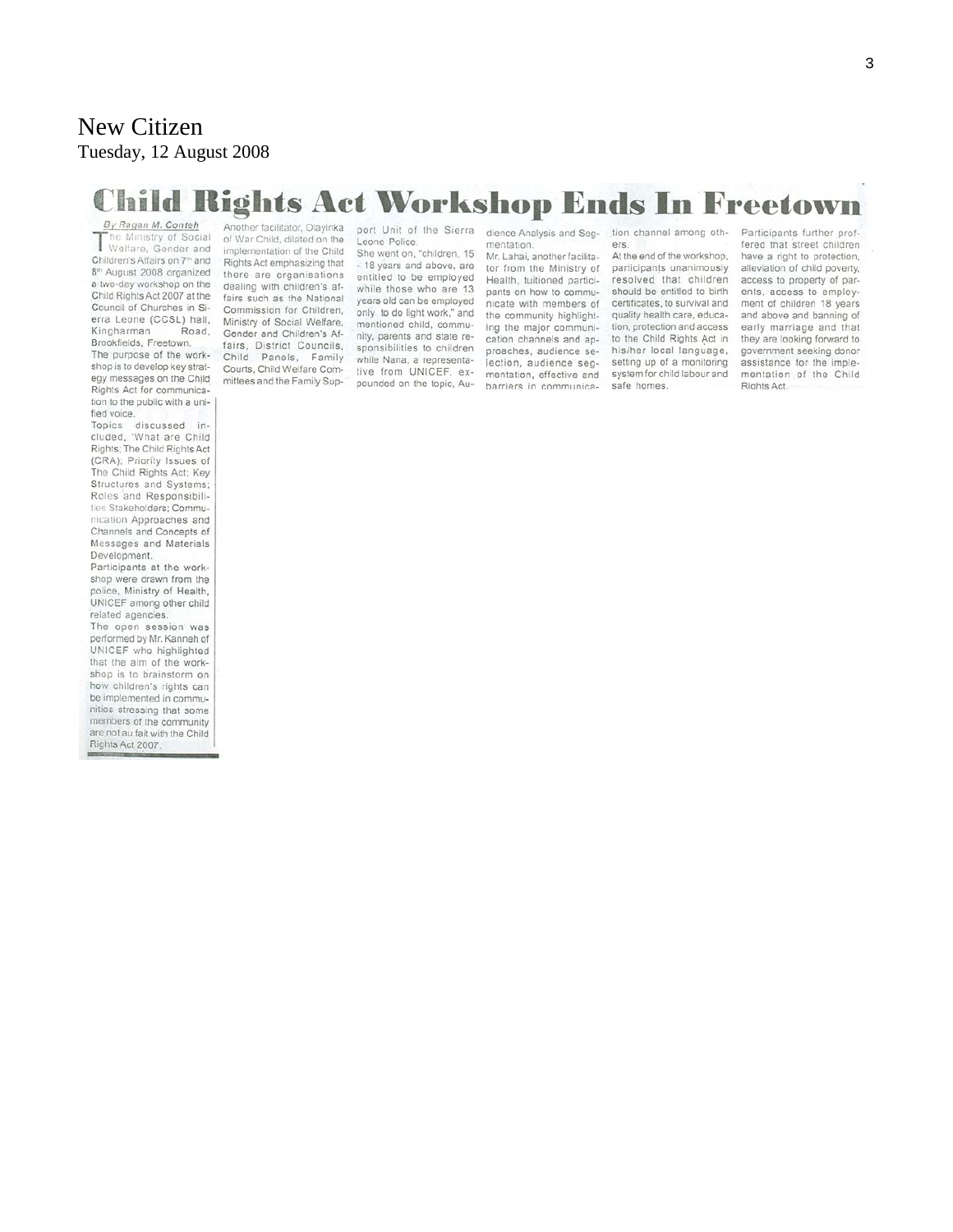

United Nations Mission in Liberia (UNMIL)

### **UNMIL Public Information Office Complete Media Summaries 11 August 2008**

*[The media summaries and press clips do not necessarily represent the views of UNMIL.]* 

### **Newspaper Summary**

#### **ERU Will Be a Responsive Force - Says UN Envoy**

(The News, New Democrat, Heritage, Public Agenda, Daily Observer)

- UN Deputy Envoy, Mr. Jordan Ryan says the Emergency Response Unit (ERU) of the Liberia National Police (LNP) would be a responsive force. He said the ERU must be "ever ready" to implement newly acquired skills and deal effectively with crime and law and order incidents. Mr. Ryan, who is also the UNDP Resident Representative for Liberia, made the remarks at the handover of a fleet of 18 new vehicles to the Liberia National Police (LNP) at the Liberia Police Academy.
- The US\$1.4 million donation by the Republic of Ireland, through UNDP, is part of a multisectoral project aimed at building the capacity of the LNP and addressing some of the systemic challenges impeding the ability of the police to serve the public.
- The Irish contribution funded the vehicles that will enable the ERU to execute crowd and riot control, curb crime and respond to emergency situations requiring high levels of professional skills. Of the 18 vehicles, 17 are pickups while one is an ambulance, equipped to deal with swift emergency responses.
- The remaining fleet of 12 vehicles is expected in Liberia at the end of August. Speaking during the ceremony, the Inspector General of Police, Colonel Beatrice Muna Sieh, thanked the Government of Ireland and UNDP for the donation, and appealed to other governments to support other sections of the LNP which she acknowledged "face many challenges in the performance of their duties, especially the lack of transport and other logistical deficiencies".

#### **Executive Mansion Dismisses Claims that President Sirleaf Wore Military Uniform during the war**

(New Democrat, Liberian Express, Heritage, The News, The Informer, The Inquirer, The Monitor, Plain Truth, Public Agenda)

- The media reports that the Executive Mansion has denied claims by Mr. Jesus Alieu Swaray that he saw President Ellen Johnson Sirleaf in military uniforms with Charles Taylor in Gbarnga during the civil war. The News newspaper reports the Executive Mansion expressed outrage over his statement saying it has absolutely no basis in fact and truth. "Mr. Swaray's utterances contain a mixture of historical facts and fallacies, imagination and conjectures of rumours which he publicly alluded to.
- A release issued by the Executive Mansion says the President will appear before the Truth and Reconciliation Commission and provide full information on her role in events from 1979 to present. The President was expected to have appeared a week ago, but that schedule was abruptly cancelled and a new date remains largely unknown. The Executive Mansion said President Sirleaf supports and remains committed to the TRC exercise and welcomes the latest stage of the process.

### **House Pardons NIC Boss, Others - Reverses Decision on "No Vote of Confidence"**

(Liberian Express, Daily Observer, New Democrat, Heritage)

• The plenary of the House of Representatives last Friday reversed its decision on the "vote of no confidence" cast in three senior government officials.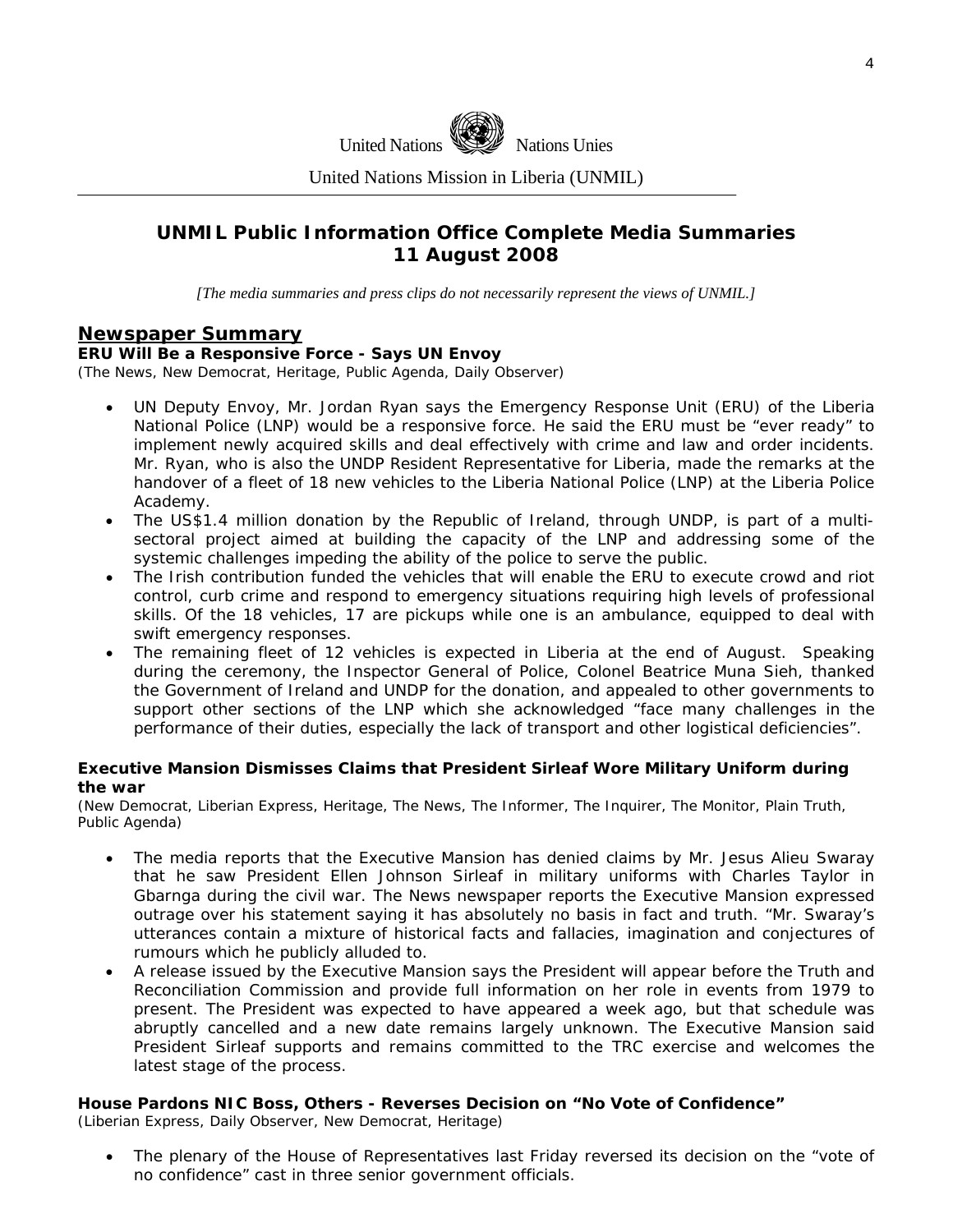• It can be recalled that a fortnight ago the plenary of the House of Representatives declared a "vote of no confidence" in the Chairman of the National Investment Commission (NIC), Dr. Richard Tolbert, Deputy Justice Minister for Administration and Public Safety, Ceainah Johnson and Acting Finance Minister, Tarnue Mawolo for violating the investment law of the country. The plenary of the House of Representative found the three guilty of signing a US\$150 million agreement with the Buchanan Renewable Energies (BRE) and subsequently awarding the company a 100 percent tax waiver without the input of the National Legislature.

### **NDPL Threatens Lawsuit against Senators**

(The News, New Democrat, Daily Observer, Heritage, Plain Truth, Public Agenda, National Chronicle)

- The Executive Committee of the National Democratic Party of Liberia (NDPL) has threatened to institute lawsuit against the Liberian Senate if that body fails to lift the suspension on Senate Pro-Tempore Isaac Nyenabo. The party's National Vice Chairman for Administration, Mr. Hodo Marriam made the disclosure during a press conference held at the Headquarters of the NDPL in Sinkor.
- Recently, 20 senators signed a resolution to remove Senator Nyenabo from his position due to what they called "gross administrative ineptitude and political patronage." Although Mr. Nyenabo was not removed, however, he was suspended for six months by his colleagues.
- He observed that the party was seriously concerned about the frequent disregard for the rule of law by certain individuals in the Senate who only want to promote their agenda regardless of the negative implication it may have on the government.

### **12,445 Students Pass Senior High WAEC Exams - No Candidate for Division One**

(The Informer, The Inquirer, The News)

- The National Office of the West African Examinations Council (WAEC) in Liberia has released the result of this year's senior high exams with 12,445 candidates passing the exams. At a news conference held last Friday, the head of WAEC National Office, Professor Thomas K. Gaie said out of this number 12,332 obtained Division III while 113 obtained Division II.
- He said unlike 2007, no candidate obtained Division I for this year's exams. This, he said was due to the low level of education the students were being taught. Professor Gaie said a total of 295 schools accredited by the Ministry of Education, 19,405 candidates registered for the examination. He said of this number, 19,160 candidates sat the exams at 87 centres; "11,811 were males while 7,349 were females." Mr. Gaie disclosed that the results are provisional because the council's analysis showed that about 2,000 candidates duplicated or copied their colleagues ID numbers therefore, their results cannot be processed.

### **Erosion Hits "Cece" Beach, Other Areas**

(Daily Observer, The Inquirer)

- Heavy storm last Saturday afternoon rendered several residents homeless in Banjor outside Monrovia. Concerned about such a catastrophe, President Ellen Johnson Sirleaf and some government officials paid a visit to the affected area around the Banjor beach area.
- According to residents of the area, a river close to the area overflowed its banks as a result of the torrential rainfall on Friday and Saturday of last week. That led to serious erosion thereby affecting businesses and residential areas and caused hundreds of inhabitants to flee the area for safety. By Saturday night, the Liberia National Red Cross Society (LNRCS) and her international partners went to the disaster area to render assistance to those affect.
- Some of the beaches in the area including the famous Cece Beach experienced serious damage to thousands of dollars worth of properties. The manager of Cece Beach, Mr. Robert S. Sarwea said over US\$100,000 worth of properties on the beach was destroyed due to the flood. Several residents of the area are therefore appealing to the Government of Liberia (GOL), relief organizations and other humanitarian organizations to come to their aid as most of their houses were washed away by the flood.

# **Radio Summary**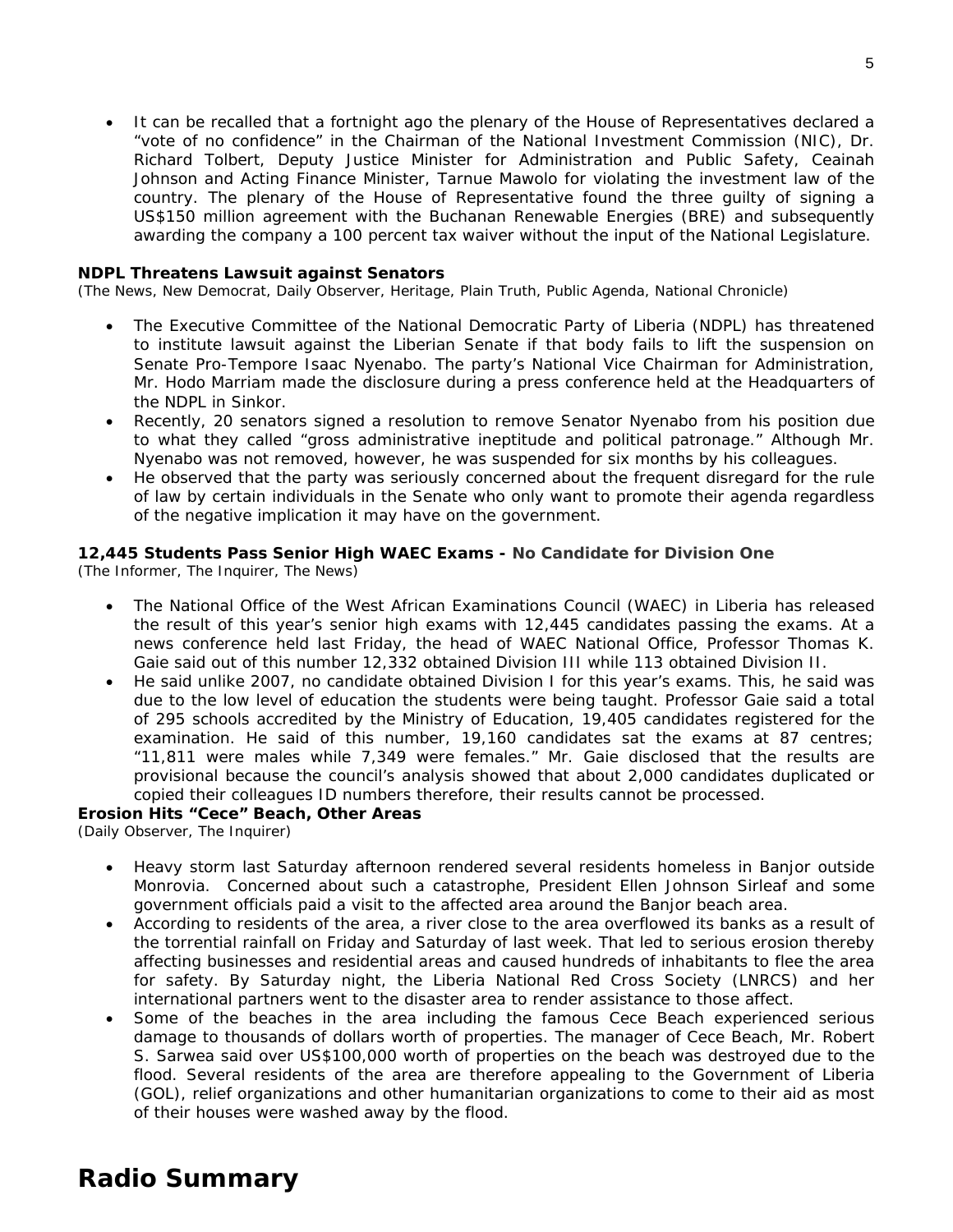### **Star Radio** *(News culled today from website at 9:00 am)*

### **Flood Victims Return Home**

- Reports said flood victims from the Virginia area have begun returning home.
- Hundreds of people fled the area Saturday when floodwater submerged their homes after two days of heavy rains.
- Government evacuated at least fifteen hundred people to temporary shelters but most of them have returned home due to reports of widespread looting in the area.
- Last month several communities suffered flooding following days of heavy rains.

*(Also reported on Truth F.M. and ELBC)*

### **Circuit Courts Open For August Term Today**

- Circuit courts throughout the country are expected to open today for the August term of court.
- Correspondents say although the docket has not been leaked to the Press but several high profile cases are expected to be tried this term.
- The murder case involving detained Senator Roland Kaine and sixteen others, as well as the economical sabotage cases against former transitional officials are also expected.
- Reports say what is not clear is whether any armed robbery case will be tried this term since Criminal Court "D" is responsible for such cases has not had a judge for more than three terms now.

*(Also reported on Truth F.M. and ELBC)*

### **UNMIL Pakistani Engineer Battalion Dedicates Bridge**

- The Pakistani engineering battalion of UNMIL has dedicated the Kley Bridge in Bomi County.
- The turnover came after two days of installing the new bridge which was in an appalling condition.
- Bomi County Development Superintendent, Rebecca Benson praised UNMIL for the bridge saying it would ensure free movement of the people thereby bringing development to the county.

### **Three-Day Strategic Meeting on Condom Use Opens in Monrovia**

- The Ministry of Health in collaboration with the UN Population Fund (UNFPA) is expected to hold a three-day workshop on the development of a comprehensive condom strategic plan for Liberia.
- According to a statement, the workshop will discuss the global UNFPA female condom initiative and the situation analysis result of condom.
- The statement said recommendations on the use of condom to prevent HIV/AIDS and pregnancy in Liberia would also be developed.

*(Also reported on Truth F.M. and ELBC)*

\*\*\*\*\*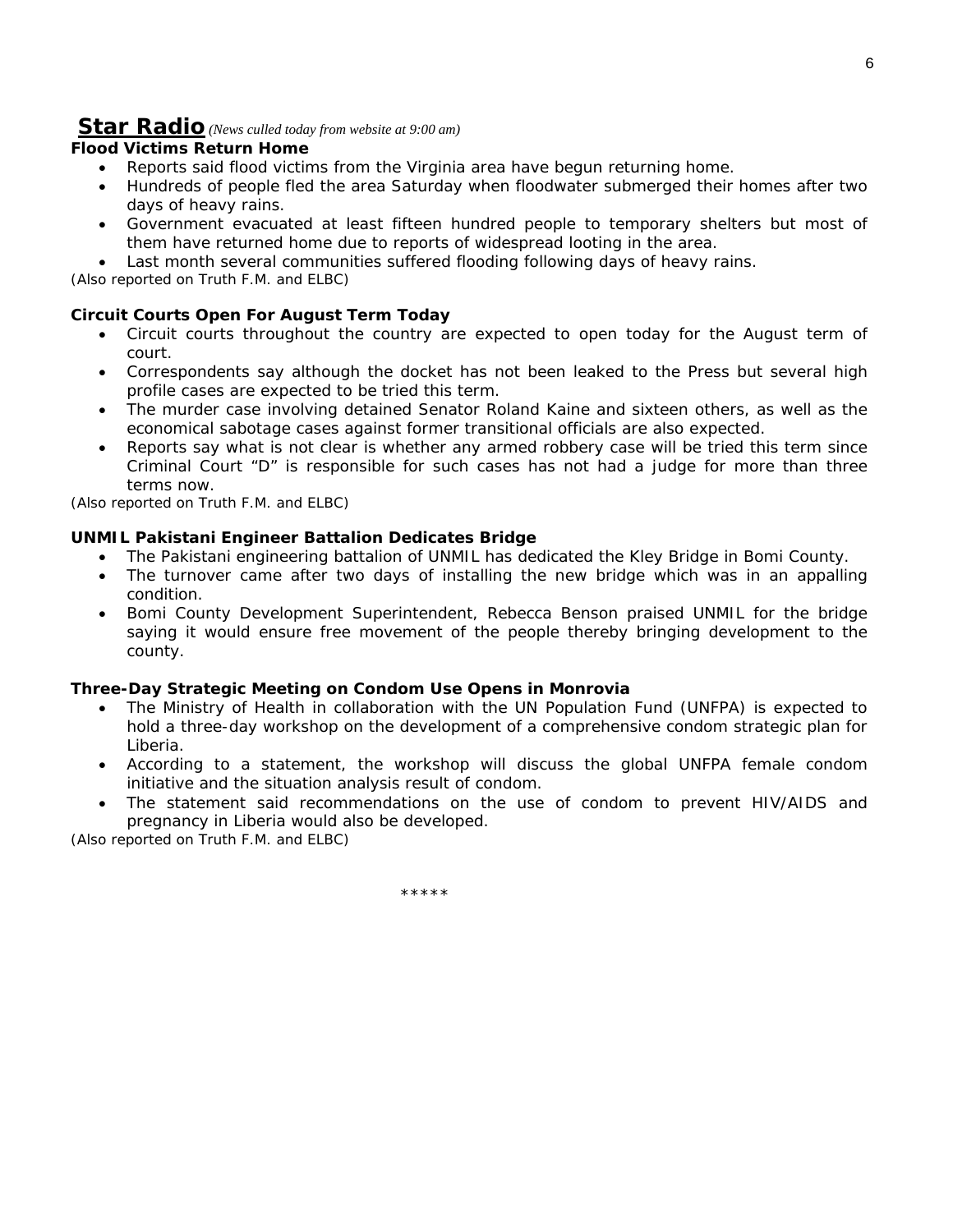### Africa News Monday, 11 August 2008 http://www.africanews.com/site/list\_messages/19851

### **Liberian president accused of wearing uniform**

Henry Boyd Flomo, Africanews reporter in Monrovia, Liberia.

**The thematic and institutional public hearings by Liberia the Truth and Reconciliation Commission-TRC, has reached crowd pulling stage with chilling accounts of key players in the nation's body politics.** 



The hearings unfolding at the Centennial Memorial Pavilion in the heart of the Liberian capital, Monrovia saw its latest guest claiming President Ellen Johnson-Sirleaf was in full military uniforms during the height of the Liberian civil crisis in 1990.

Mr. Jesus Alieu Swaray, appearing before the TRC Tuesday 7 August, said he saw Madam Sirleaf in Nimba County , in northern Liberia , fully dressed in military attire on a military base. "I can't tell what she was doing there, but I saw her, so please ask her", the former political officer of the defunct rebel movement of Alhaji Kromah, ULIMO to the TRC Commissioners at the jammed hearings.

However, Mr. Swaray also a member of the Progressive Alliance of Liberia-PAL, of the 1970s felt short of providing a definite date, name, and exact location of the military base that he spotted the current Liberia head of state.

Although President Sirleaf has incessantly been accused of participation in the Liberian civil upheaval, this is the first public testimony at the level of the TRC for a key actor to accuse her. However, the president once admitted she initially supported the rebel movement of jailed former president Charles Taylor. But later pulled out when wanton atrocities began to unfold.

President Sirleaf's turn to face the Commissioners was early this week called off by the TRC saying it had not finalized or confirmed the appointment of the president's appearance. The commission had earlier announced in a press release the Liberian leader would have appeared on Tuesday 5 August.

Appearing Wednesday 6 August, national security advisor, Dr, H. Boima Fahnbulleh, differed with a previous witness that Americans were involved in the assignation of the former Liberian president William Richard Tolbert during the April 12, 1980 coup.

Former chief justice in the regime of slain Liberian president Samuel Doe said in his testimony to the Commission on Tuesday 5 August the wife of the late president Tolbert , Victoria , told him it was a white American CIA who killed her husband, and not master sergeant Samuel Doe on the night of the coup.

Cllr. Chea Cheapoo also accused America of being behind the Liberian crisis, terming Americans as bad people. "Americans are not good people, I have a problem with them", he said.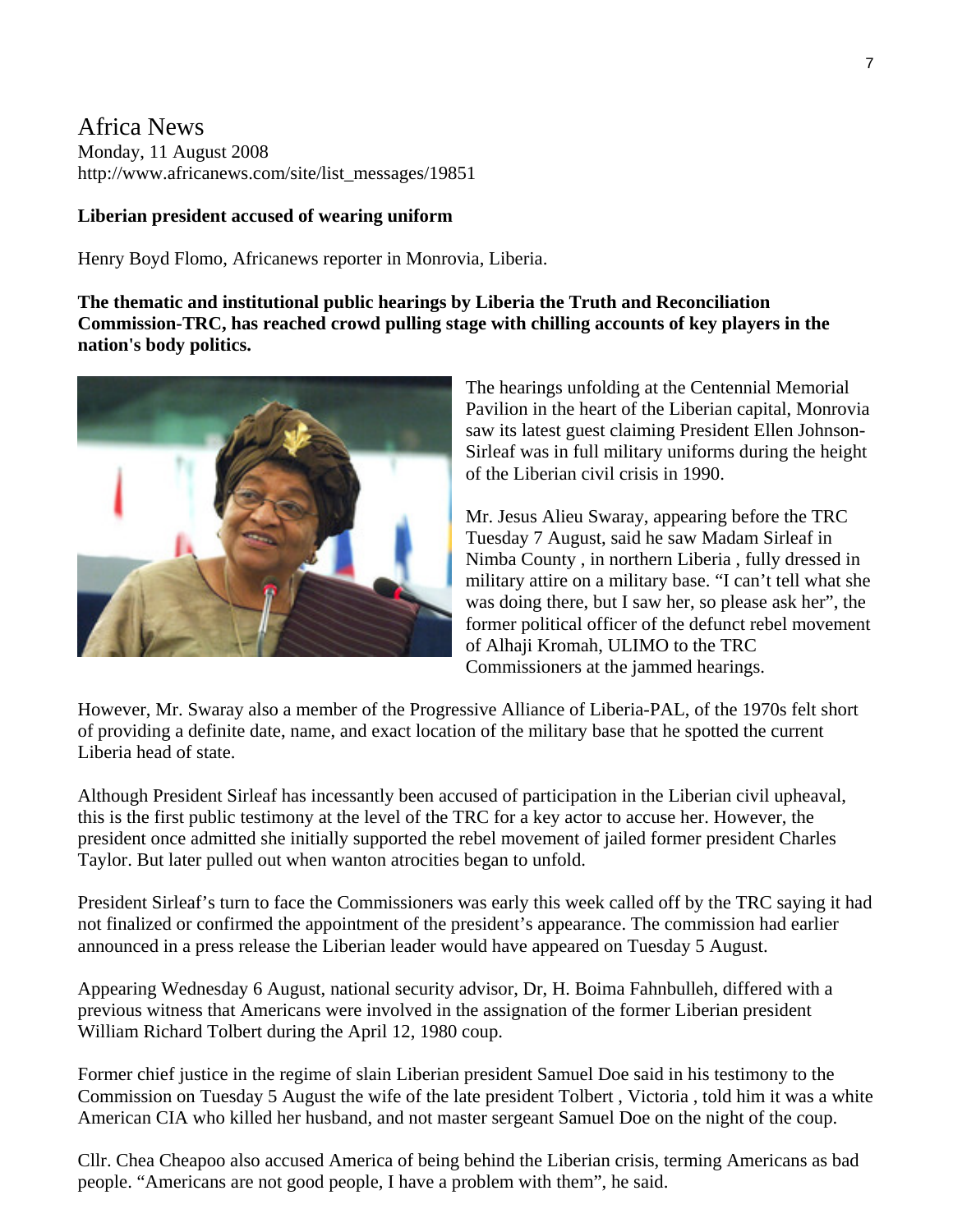In his marathon testimony, Dr. Fahnbulleh said it could be the Lebanese giving president Tolbert's involvement in the Middle East crisis at the time. He said the president had endorsed the Polisario Front. Besides, the national security advisor continued, the first consignment of arms to President Samuel Doe following the coup were AK-47 riffles coming from the Palestinian Liberation Organization-PLO, of Yasser Arafat.

Dr.Fahnbulleh served as minister of Education and later Foreign Affaires during the Samuel Doe led Peoples' Redemption council military junta that lasted from 1980 to 1985 when Doe was transformed to a civilian leader following the 1985 presidential election, widely believed to have been ragged. Before the coup, Dr. Fahnbulleh was a leading member of the Movement for Justice in Africa-MOJA, one of two leading political pressure groups that agitated for change in the 1970s.

Testifying further, the national security advisor said he has no regrets for his role in the Liberian crisis, saying "I could do what I did again if the same situation was to exist". The charismatic and flamboyant speaker who normally refers to himself as a militant, said the Charles Taylor led rebel war was a revenge mission by the oligarchy (Americo-Liberian regime) to eliminate key figures of native origin including him for the execution of the thirteen government officials following the 1980 coup. He however denied having a hand in the act despite serving in the junta.

Dr. Fahnbulleh's PDF rebel movement was in the late 1980s crushed even before entering the shores of Liberia by the Sierra Leonean government. Dr. Fahnbulleh termed the failure of his group in its embryonic stage as a conspiracy by the Charles Taylor supporters including the Ivory Coast and America . He said more than a 1,000 of his men died in Sierra Leonean jail, while others were slaughtered by Taylor.

The ongoing thematic hearings are being dominated by those referred to as political actors behind the paradigm shift of democracy in the country. It began with the head of MOJA, Dr. Togbah Nah-Tipoteh, who appeared on Monday of the week. He was followed by members of the other leading political pressure group, the Progressive Alliance of Liberia-PAL, headed the late Liberian political guru G. Barcus Mathews.

A classic historical event that normally brings PAL to the lips of many is the April 14, 1979 rice demonstration dubbed "the rice riot" in Liberian history, which saw the killing of hundreds of innocent civilians in Monrovia by soldiers of the Tolbert regime (according to the reports of the Brownell Committee).

It is still argued today that the killing of innocent civilians by the soldiers coupled with the wide-spread looting may have exposed the soldiers to bravery, thus translating it to the ousting of the Tolbert administration from power.

In a related story, the House of Representatives of the Liberia National Legislature has approved an extension request of the TRC mandate to nine months. However, the action needs the support of the upper House-Senate, for concurrence. The TRC, born out of the Accra peace talks in 2003, has a two-year mandate that folds this September.

The Commission is investigating and documenting happenings in Liberia from 1979 to 2003. It also has mandates to promote peace and reconciliation in Liberia. No one is exempt from appearing before the TRC giving its subpoena powers.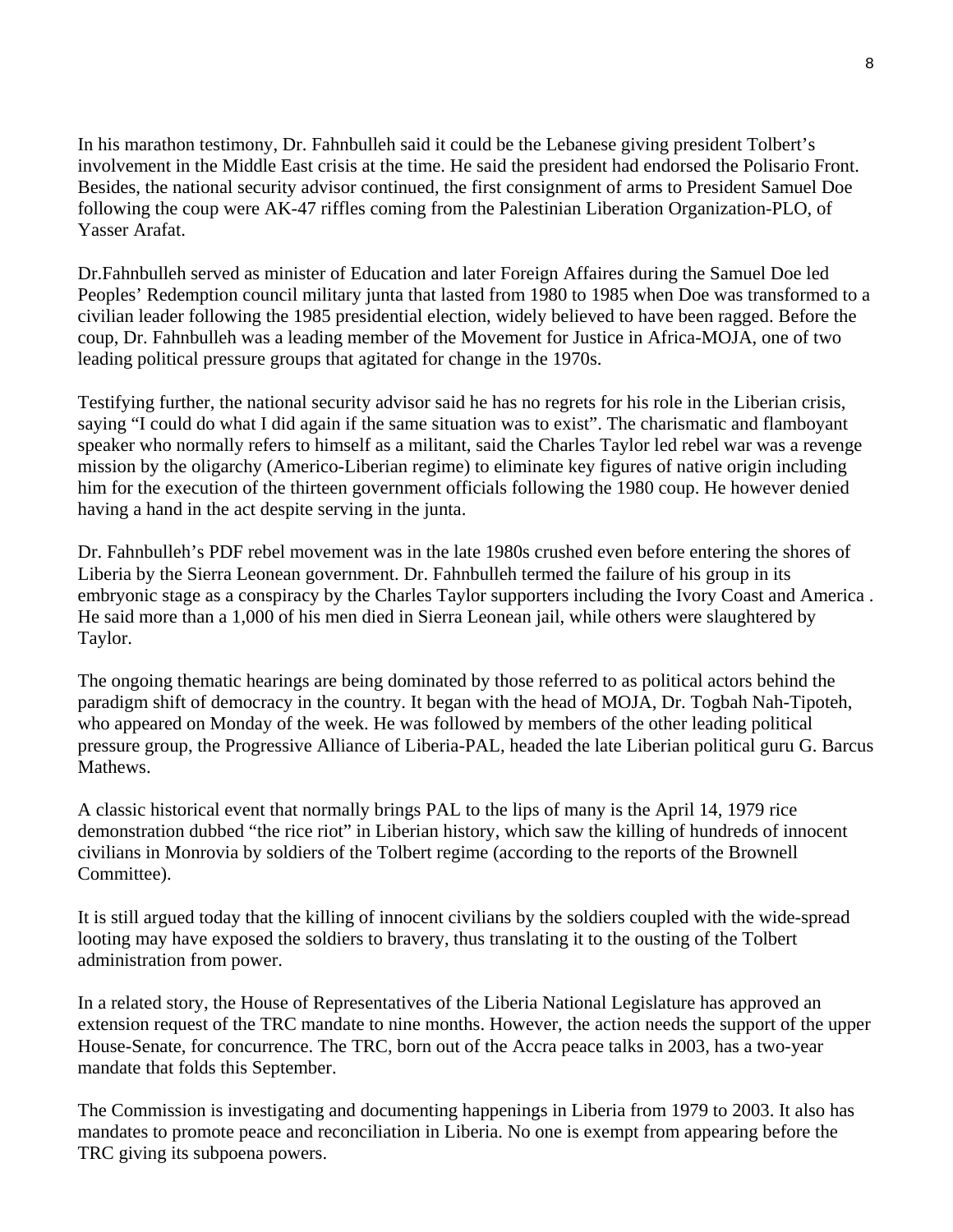# The Analyst (Liberia) Friday, 8 August 2008

### **Ellen in Army Uniform! Witness Tells TRC, Fact, Fiction, or Misidentification?**

The TRC process to which Liberian stakeholders accede in the search for peace and reconciliation is no doubt in full-swing. Past and present political activists have been appearing before the commission to explain their roles in the transformation or devastation of Liberia by omission or commission.

This is what was expected and many say it is healthy for peace and reconciliation in Liberia.

But analysts see a weird twist in the process. Falsehood, innuendos, outright arrogance, and conspiracy to soil popular images are finding their ways in the process and many are worried.

The Analyst picked up this mudslinging scenario at the TRC process Wednesday, this week.

The ongoing Truth and Reconciliation Commission (TRC) Thematic and Institutional hearings took a dramatic turn yesterday when a former member of the Progressive People's Party of Liberia (PPP) linked President Ellen Johnson Sirleaf to activities of the National Patriotic Front of Liberia (NPFL), then headed by former President Charles Taylor.

Testifying to his role in the Liberian dilemma from 1979 to 2003, Mr. Jesus Alieu Swaray said opposition politicians including President Sirleaf gave support to Charles Taylor and the destructive operations of the NPFL.

Responding to Commissioner John Stewart's demand that he (Swaray) specifically name opposition politicians he earlier accused of responsibility for the madness visited upon the country and championed by Taylor, he said confidently, "I will disclose a name to you and then you can ask that person to name the rest of the people.

What I do know is that on several occasions, while Charles Taylor was leading the rebellion and while he was in Nimba County at the various military bases, I can remember, I saw Mrs. Ellen Johnson Sirleaf in her complete military uniform visiting those military bases."

Swaray, who said he did not know what Madam Sirleaf was doing there, retorted to continue questioning, "But we all heard that as rumors".

Observers are however bemused over the contradiction of seeing Madam Sirleaf in military uniform visiting bases along with Taylor and simultaneously hearing rumors about the same person being present in Taylor-controlled areas.

The outspoken PPP official could not say when he was in "Greater Liberia", as Liberia outside Monrovia was referred to at that time, and how did he get out, but he insisted that he saw the "Iron Lady" as Madam Sirleaf is affectionately called, in full military regalia with Mr. Taylor visiting military bases in Nimba County.

His revelation of the involvement of Madam Sirleaf with the NPFL invoked barrage of questions from Commissioner John Stewart, urging him to establish the veracity of the issue.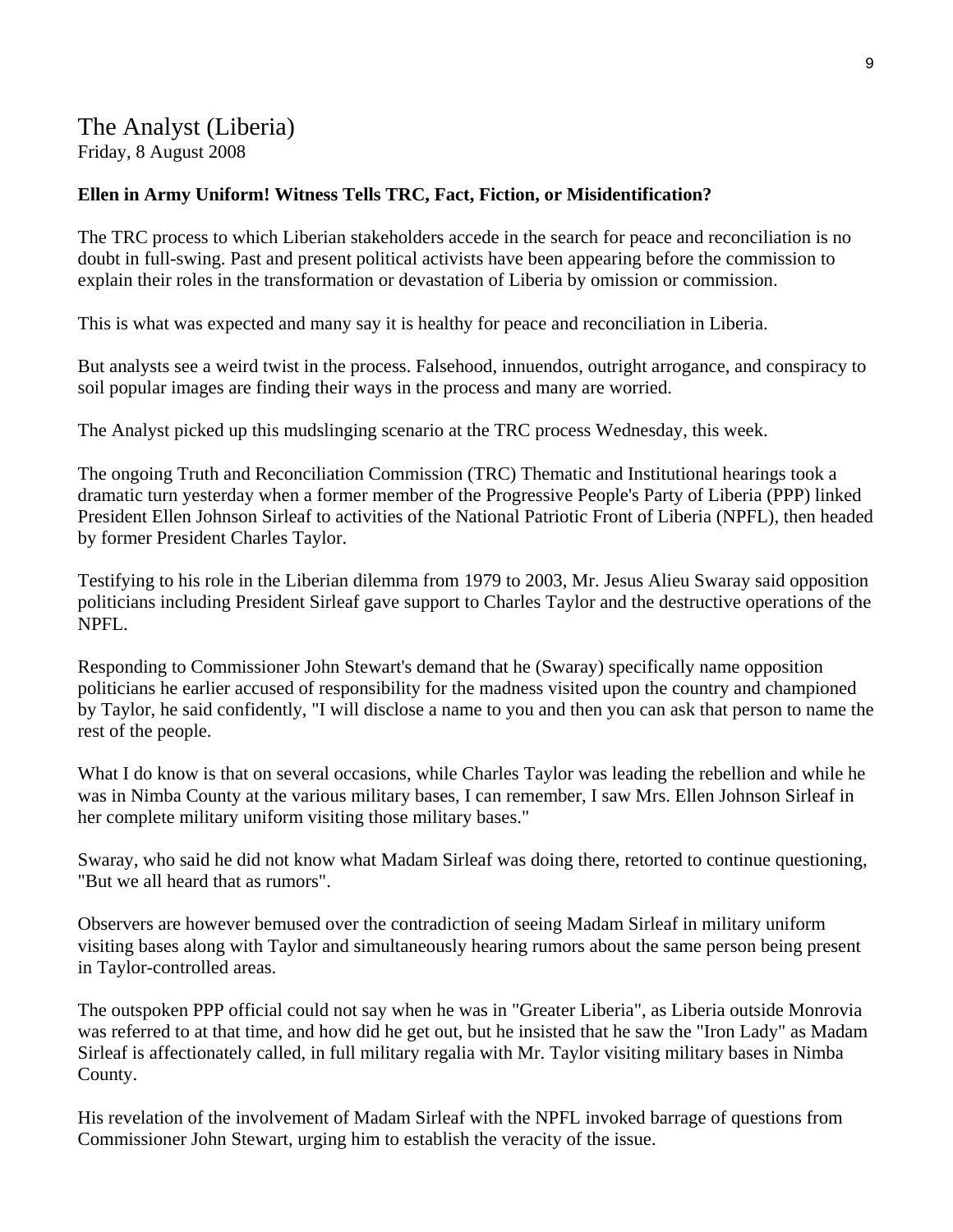But Swaray did not sway, maintaining that Madam Sirleaf, now President of Liberia, is the best person who can defend herself against the allegation of her involvement with the war.

"I saw her and Charles Taylor at the various military bases, so I will suggest to you that you find out from her if she was in any way linked; if she is one of those," he told commissioners of the TRC and in packed hall of the Centennial Pavilion in downtown Monrovia.

Swaray's allegation may appear tangible given various cross-interests during the Liberian civil, but NPFL insiders who preferred to remain anonymous because lest they be seen as "crying more than the bereaved" say Swaray's claim is "outrageous because it is a lie".

"Had President Sirleaf ventured in the NPFL areas during the war, she would have been subjected to the same fate as NPFL secretary general, Moses Duopu who was killed summarily under the directive of Taylor for fear of undermining his chances for president with his (Duopu's ) tribesmen, the Gios and Manos," said one insider.

He said he believed Swaray may have mistaken Agnes Reeves, Taylor's wartime mistress who roamed NPFL in military fatigue, for President Sirleaf.

"From the distance, they are somehow alike, you know. Agnes Reeves is bright and slim. She may have passed, in Swaray's sight, for President Sirleaf. But for all my days with NPFL up to 1997 - my days were numerous and I was almost ubiquitous - I never saw or heard of Madam Sirleaf being in Greater Liberia or meeting Taylor anywhere else. It seems a typical case of illusion and misidentify, you know," he said.

Whether that explains what observers now called "Swaray's illusion about the President" is not clear, but explaining how he got into the Taylor-Controlled areas during the war, Swaray said he sought refuge in the area when INPFL, a splinter military group of Taylor's NPFL, attacked Monrovia.

Monrovia was then the stronghold of remnants of the Armed Forces of Liberia (AFL) under the command of head of state Samuel K. Doe.

When asked as to his experience behind the lines as a member of the PPP, Swaray said he saw horrible things, which of course he did not delve into.

Swaray also said he was not attacked or harmed while in "Greater Liberia" because he did not think officials of the PPP were being targeted by the NPFL.

"We are no real problem to the NPFL. There were no differences in ideological outlook between NPFL and PPP," he said, adding, "If there were any, they would best be known to the two groups."

Swaray is the first witness from defunct Progressive People's Party (PPP), or the Progressive Alliance of Liberia (PAL) and Movement for Justice in Africa (MOJA) to testify to the alleged involvement of President Ellen Johnson Sirleaf in the military devastation of Liberia.

Former PPP members Oscar Jaryee Quiah and Chea Cheapo who earlier testified before the commission did not mention the involvement of Madam Sirleaf in the struggle for transformation, let alone her deeds with the NPFL.

Oscar Quiah however denied that the PPP had anything to do with the NPFL because the two institutions did not share the same ideology. Dr. Togba Nah Tipoteh and H. Boima Fahnbulleh of MOJA, who also testified earlier, made no mention of Madam Sirleaf's connection.